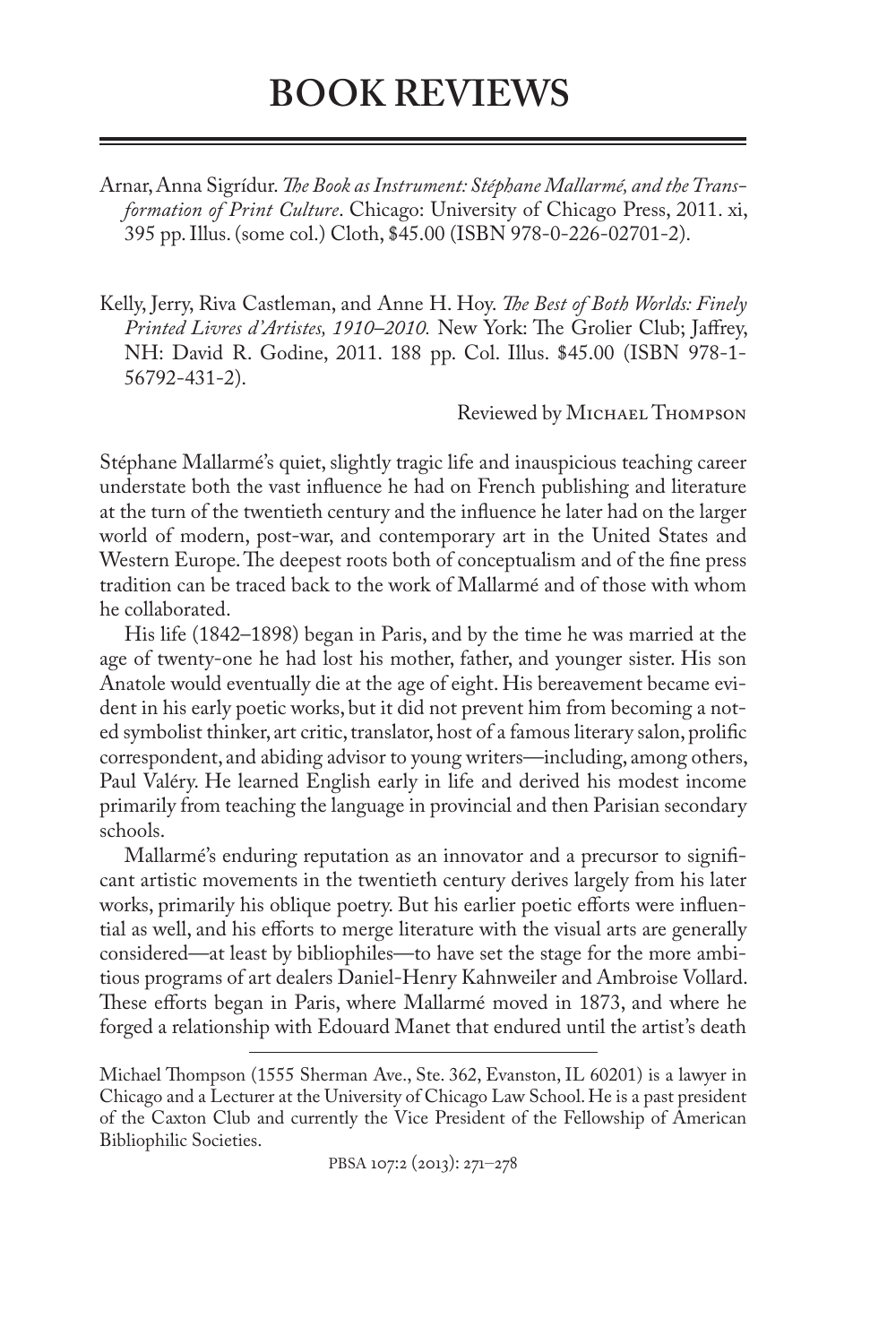in 1883. It was with Manet that in 1875 Mallarmé created his best known book, *Le Corbeau*, or "The Raven," Mallarmé's translation of Edgar Allan Poe's famous symbolist poem. Manet had worked on book illustration before, most notably the previous year with Charles Cros and *Le Fleuve*, but *Le Corbeau* was Mallarmé's first book. It was produced in Paris in 240 copies, each signed by the translator and the illustrator.

The next year Mallarmé and Manet published *L'Après-midi d'un Faune*, 2 Mallarmé's Arcadian idyllic poem which would inspire Debussy's symphonic prelude, which in turn would inspire a ballet choreographed by Vaslav Nijinsky. Limited to 195 deluxe copies, it was a strikingly beautiful but very small book, with a frontispiece on diaphanous chine volante, several copies printed on japon paper, gold stamping on the cover, and two silk cords bound in as markers. This book was so exquisite that it made a cameo appearance in J. K. Huysmans' 1884 novel, *A Rebours*, about an elderly bibliophile named Des Esseintes, who upon retiring to his library "found a fanciful delight in handling the miniature volume, the covers of which, in Japanese felt, as white as curdled milk, were fastened with two silk cords, one China pink, the other black."

*The Book as Instrument* is an excellent and exhaustive study by art historian Anna Sigrídur Arnar of Mallarmé's work as a maker of fine books. A tighter organization would have improved Professor Arnar's *The Book as Instrument* enormously, and would perhaps have made it somewhat shorter, but despite this minor criticism, Arnar does a good and thorough job of placing Mallarmé within the literary and cultural milieu of *fin de siecle* France. Her extensive research with difficult French manuscript material adds much to the scholarship about Mallarmé and his continuing influence on today's artists. Professor Arnar notes the irony created by, on one hand, the juxtaposition of *Le Corbeau*, *L'Après-midi*  d'un Faune, and several other exclusive editions<sup>3</sup> produced by Mallarmé, priced well beyond the level needed to permit mass consumption, and on the other hand, by Mallarmé's broader view that the multiple components of a book, *viz.*, words, design, illustrations, and the possibility of public and private readings, make it the medium best suited to accommodate, in her characterization, "the diverse abilities of the reading public" and to become thereby "a catalyst for profound social change." Arnar argues that the physical book was for Mallarmé

1. Edgar Allan Poe, *Le Corbeau*, trans. Stéphen Mallarmé (Paris: Richard Lesclide. Impr. Alcan-Lévy, 1875).

2. Stéphen Mallarmé, *L'Après-midi d'un faune* (Paris: Alphonse Derenne, 1876).

3. Stéphen Mallarmé, *Les Poésies de Stéphane Mallarmé: photolithographiées du manuscrit définitif . . .* (Paris: Editions de la Revue Indépendente, 1887). Edgar Allan Poe, *Les Poémes d'Edgar Poe*, trans. Stéphen Mallarmé (Brussels: Edmond Deman, 1888). James Abbott McNeill Whistler, *Le Ten O'Clock de M. Whistler*, trans. Stéphen Mallarmé (London and Paris: La Librairie de la Revue Indépendante, 1888). Stéphen Mallarmé, *Villiers de L'Isle-Adam* (Paris: Librairie de l'Art Indépendant. 1890).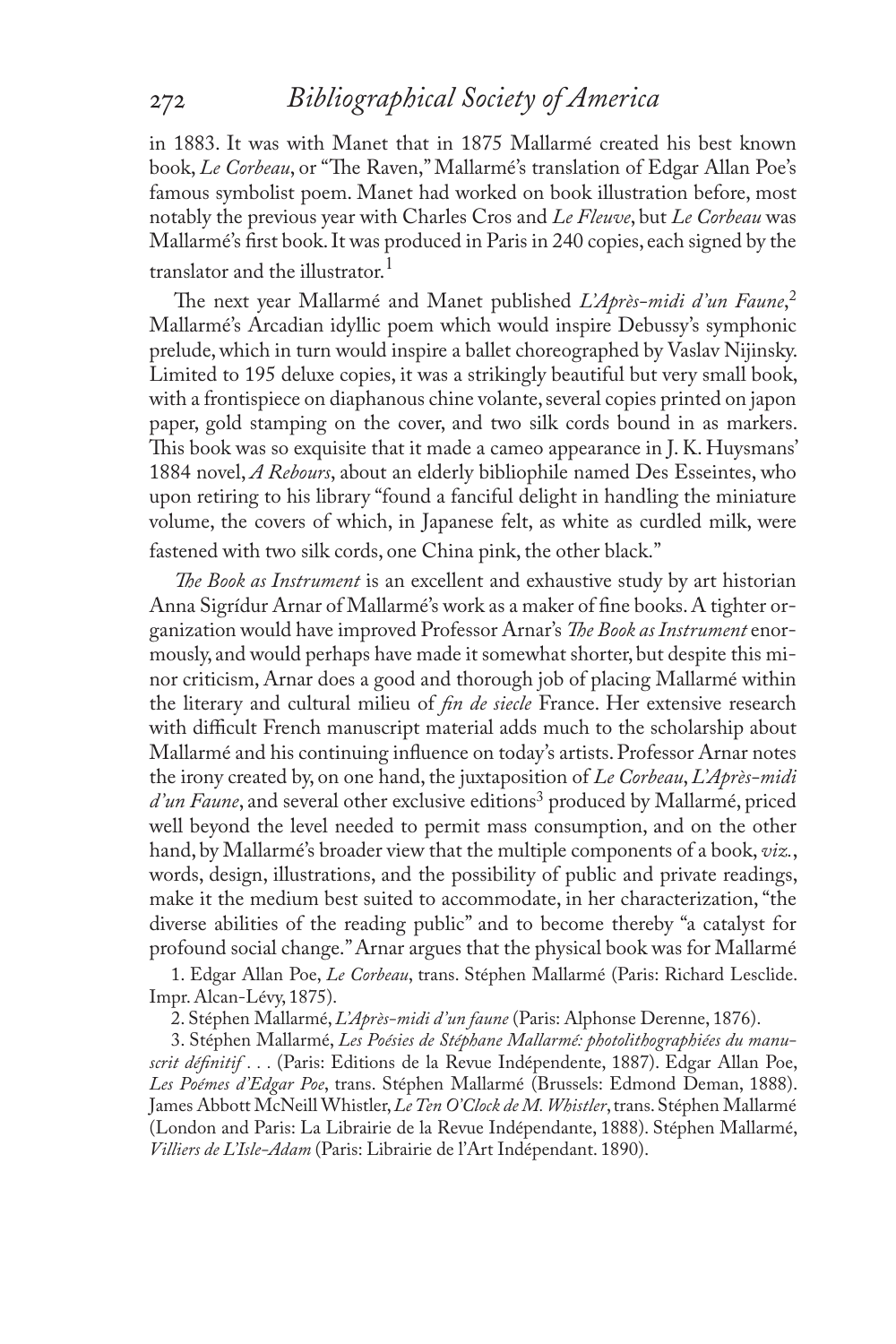## *Book Reviews* 273

the *instrument spirituel* of choice for involving the public at large in the creative process. She reports, for example, that Mallarmé was fond of newspapers, a medium not limited in the number of copies, not made with fine materials, not illustrated by major artists, and not highly esteemed either in the nineteenth century or now for its literary value, because he felt newspapers were a democratizing force that, through fluidity of form and portability, were fully engaged with society as a whole. A properly designed and well crafted book should do the same, Mallarmé argued in an essay he published in 1895.4

Mallarmé sought to reach the public through his poetry and translations because he viewed a poet's role to be one of cultural leadership, examining the values of the human condition and purging the language of the arts of its banality. As a leading symbolist, along with Charles Cros, Paul Verlaine, and other literary figures working in the time between Baudelaire and Valéry, Mallarmé used language in a way that would suggest an underlying meaning without delineating it precisely, thus assigning to the reader an active role in completing the entire artistic experience and, in turn, producing a different artistic experience within each reader. Such planned circumlocution engendered adverse critical response, most famously from Marcel Proust, who argued that the symbolists failed to use the precision made possible by the French language, and who identified Anatole France as the writer to make the best use of the language's inherent strengths. Mallarmé's literary challenge to mimesis had adverse ramifications for his success, and like his friend Manet, who had significant works of visual art rejected by the authorities of the Salon of the *Académie des Beaux-Arts*, Mallarmé had literary works rejected by a number of French publishing houses, including the journal *Le Parnasse Contemporain*, which had on its editorial jury none other than Anatole France.

A central thesis of *The Book as Instrument*, however, is that Mallarmé was not, as Proust asserted, an aloof aesthete composing texts that only the cognoscenti could interpret. Rather, the argument is that Mallarmé was using innovation in language, typography, and illustration to jolt the public out of a bourgeois complacency and induce them to experience the reading of texts in a new way. Illustration, for example, should not simply portray whatever was already stated in the text but should accompany it as a separate and alternative way of revealing the same subject matter. And the typographical arrangement of the text itself, at least as envisioned by Mallarmé in his own later publications, should also be used to convey part of the message.

Mallarmé took or tried to take an active part in the design and the typography of his books, although his success with this varied. With the first, very

4. Stéphane Mallarmé, "Le Livre, Instrument Spirituel," *La Revue Blanche* (1 July 1895), 3–36; reprinted in *Oeuvres Complètes*, ed. Bertrand Marchal, 2 vols. (Paris: Bibliothèque de la Pléiade/ Gallimard, 1998–2003).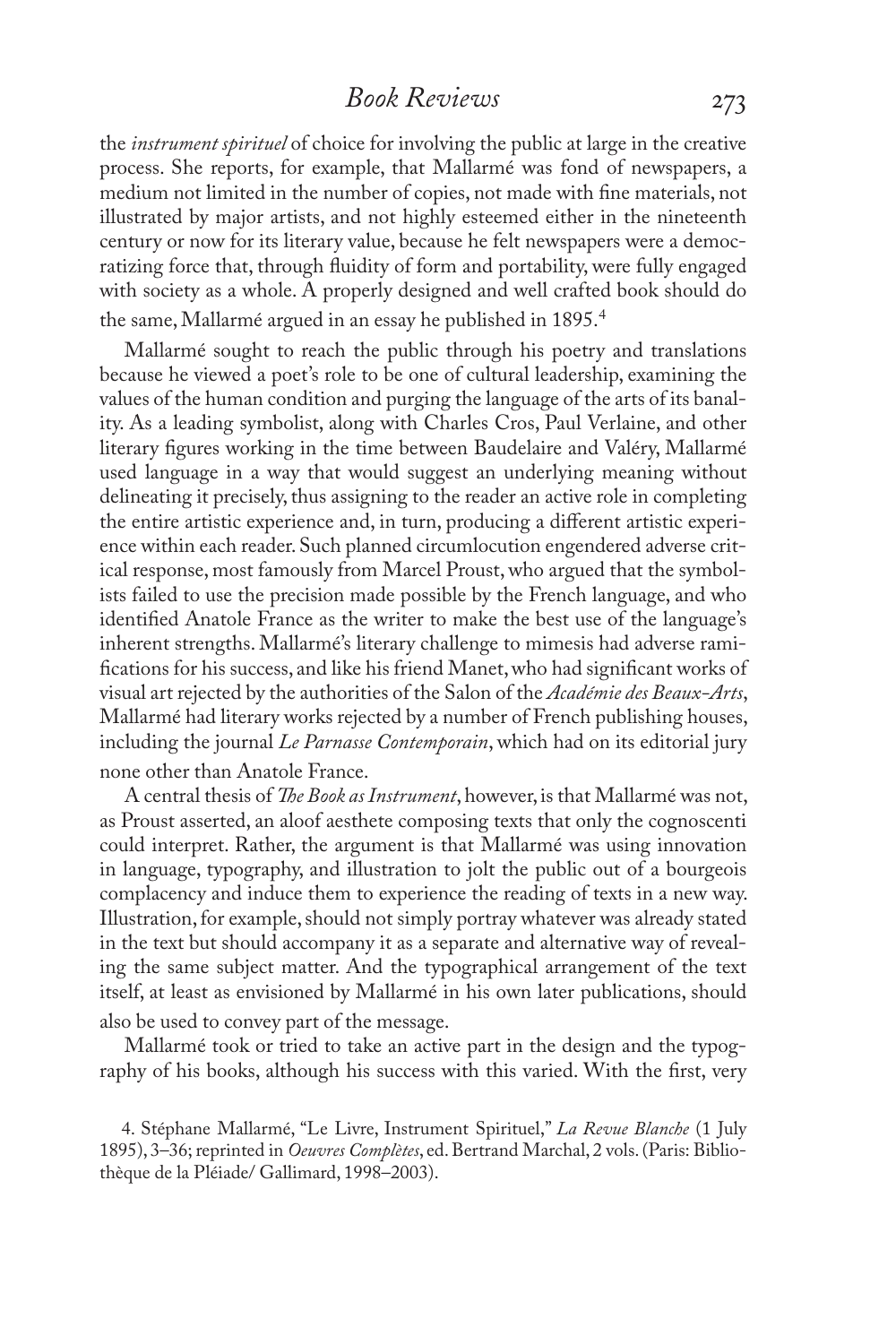# 274 *Bibliographical Society of America*

expensive production of *Les Poésies de Stéphane Mallarmé* in 1887,<sup>5</sup> the printer, Edouard Dujardin, gave Mallarmé complete control. This did not happen when working with Ambroise Vollard on Mallarmé's penultimate book, *Un Coup de Dès Jamais n'Abolira le Hasard* (*A Throw of the Dice Will Never Abolish Chance*),6 a mysterious, mathematically-constructed abstract poem. Mallarmé expressed concern that the original artwork of Odilon Redon, which had been commissioned by Vollard, would interfere with Mallarmé's own typographical experimentation. He had arranged the text across each opening of the intended book, spanning the gutter, to represent the listing and rolling of a sinking ship in heavy seas. On the deck of the ship stands her master clutching a pair of dice but hesitating to complete the throw. Just before Mallarmé's death, Arnar reports, he reached an agreement with Vollard to move Redon's illustrations to separate pages that would be a different color from those on which the text was printed.

Vollard's publishing endeavors eventually evolved to comprise a large body of grand *livres d'artistes* that contained original work by established artists whose work in other media was featured in his gallery. The books were issued in loose gatherings so their generally wealthy buyers could commission a unique designer binding, frequently at a significant cost but not infrequently resulting in an enhanced book worth more than the sum of its parts. This approach to French book making was criticized by some, notably Walter Crane and others considered by French collectors to be the consummate graphic artists of the time, who felt that the books thus produced were so individualistic that their various components, *viz.*, illustrations by noted artists, colophons signed by the author, the artist and in many cases the publisher, and even bindings signed by the binder, did not achieve an aesthetic coherency.

*Un Coup de Dès* was to be Vollard's first book after having published portfolios of lithographs by the artists in his gallery for a number of years, and he may have considered it, with its arresting *mise-en-page* as envisioned by Mallarmé and with its minimalist text providing only a basic framework for deriving at best a highly individualized meaning, a risky beginning. Mallarmé's death in 1898 led Vollard to cancel his plans for publication of the proofs, which included the Redon lithographs, that had by then been prepared, and Vollard's next publication, and indeed his first book, was the elegant and much more conventional *Parallelement* (1900) by Paul Verlaine, with illustrations by Pierre

#### 5. *Op. cit.*, note 3.

6.The catalogue entry in the Bibliothèque Nationale de France for this unpublished book reads: "*Jamais Un Coup de Dés N'Abolira le Hasard* [Texte imprimé] : poème : [épreuves d'imprimerie] / par Stéphane Mallarmé; [trois lithographies d'Odilon Redon] [Paris] : [A. Vollard] , [2 juillet 1897]." And in the Notes: "Poèm précédemment paru dans "Cosmopolis" en mai 1897."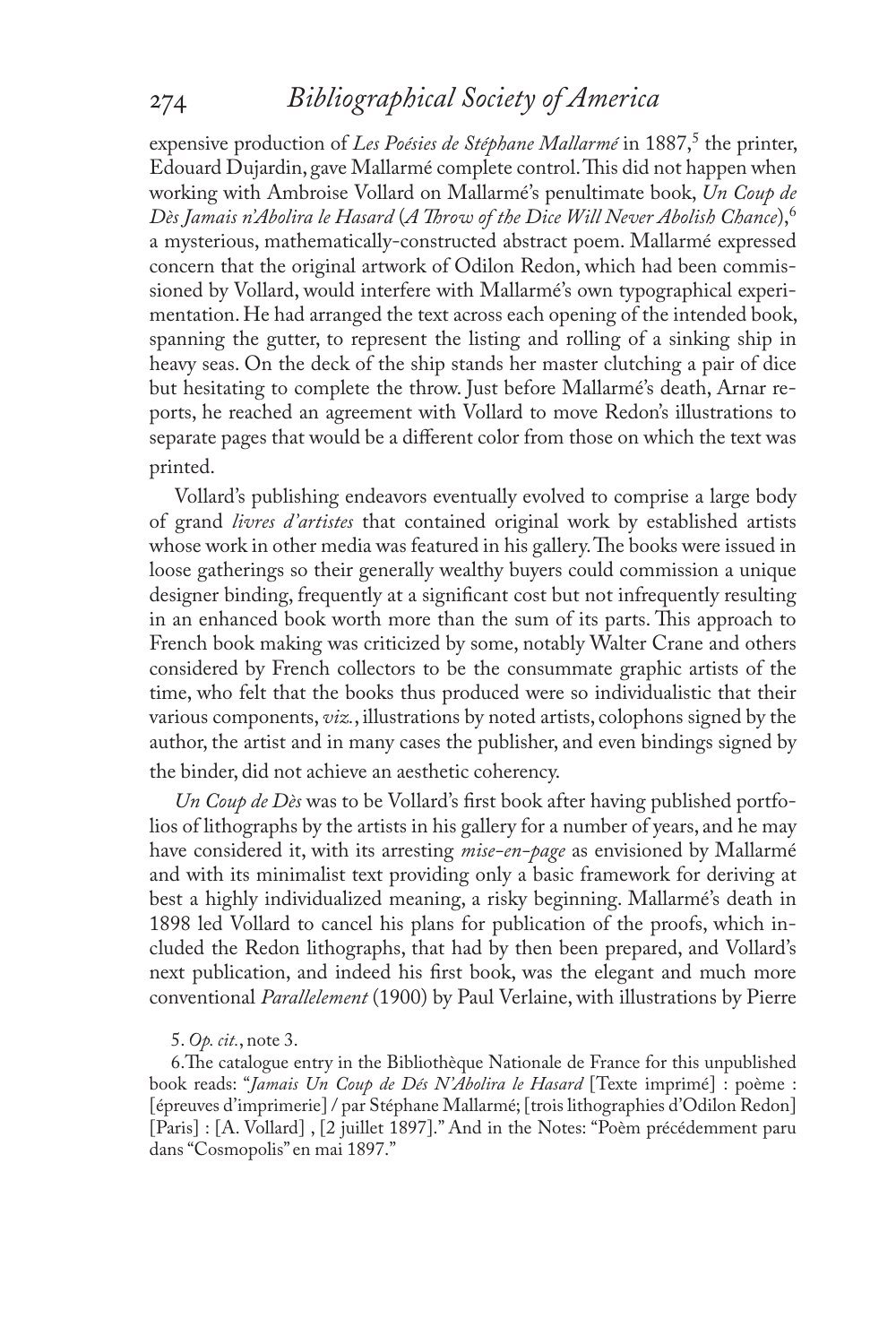### *Book Reviews* 275

Bonnard. The only publication of *Un Coup de Dès* during Mallarmé's life was in the periodical *Cosmopolis*, where it was not illustrated and where it did not follow Mallarmé's typographical specifications. Although Mallarmé did not approve of its handling, even this publication attracted enough attention and had sufficient impact that over a hundred years later a copy of the magazine was included in the Museum of Modern Art's exhibition *Inventing Abstraction*.

A similar fate met Mallarmé's last book, which contained elements of what would eventually become Dada, surrealism, concrete poetry, multimedia installations, and performance art. Known simply by the descriptive title *Le Livre*, 7 it now resides as a series of notes in the Houghton Library at Harvard. Mallarmé intended the text to be printed but left unbound so that it could be read publicly while being organized by the presenter in front of an audience. While the sequence of reading was not prescribed, the audience would comprise a prescribed number of people seated in a prescribed pattern during a prescribed number of performances. In Arnar's analysis: "The audience is therefore envisioned as integral to establishing meaning in the work, and thus its members abandon their role as passive recipients of spectacle or drama." Mallarmé mentions at one point that 480,000 copies of the book should be printed with advertising sold to defray the costs of production, a development that had recently been pioneered by newspapers, and that the resulting excess of printed folios should be distributed to the audience members at each performance. In this way, a portion of *Le Livre* can become and remain part of the life of each witness to the event.

Through such programs of participation, Mallarmé generally sought to weaken the authority of the artist and the author. A passage written by his son-in-law, Dr. Edmond Bonniot, in *Notes sur les Mardis*, is translated by Arnar: "[Mallarmé] would not want its meaning to be completely barren to anyone; in this fashion, it is like [a house]maid [hearing] a piano piece by Schumann [and finding] it beautiful because she is not an enemy of harmonious chords." Arnar's exposition on Mallarmé's notes for *Le Livre* is the most thorough scholarly treatment of this work to date, and a compelling read for anyone interested in this idiosyncratic poet or in the earliest stages of conceptual or performance art.

Mallarmé's planning for *Le Livre* illustrates the importance of a contemporary intellectual debate with which he was actively involved. On one side, purists' argued for "*l'art pour l'art*" ("art for art's sake") and, on the other, more politically engaged artists argued that art must serve some social function. James McNeill Whistler was a leader among the former, and in his *Ten O'Clock*  Lecture, which was translated and published by Mallarmé,<sup>8</sup> he argued that art was not just a narrative form but was a scientific arrangement of form and color,

7. Published posthumously as: Jacques Scherer, *Le "Livre" de Mallarm*é (Paris: Gallimard, 1957).

8. *Op. cit.,* note 3.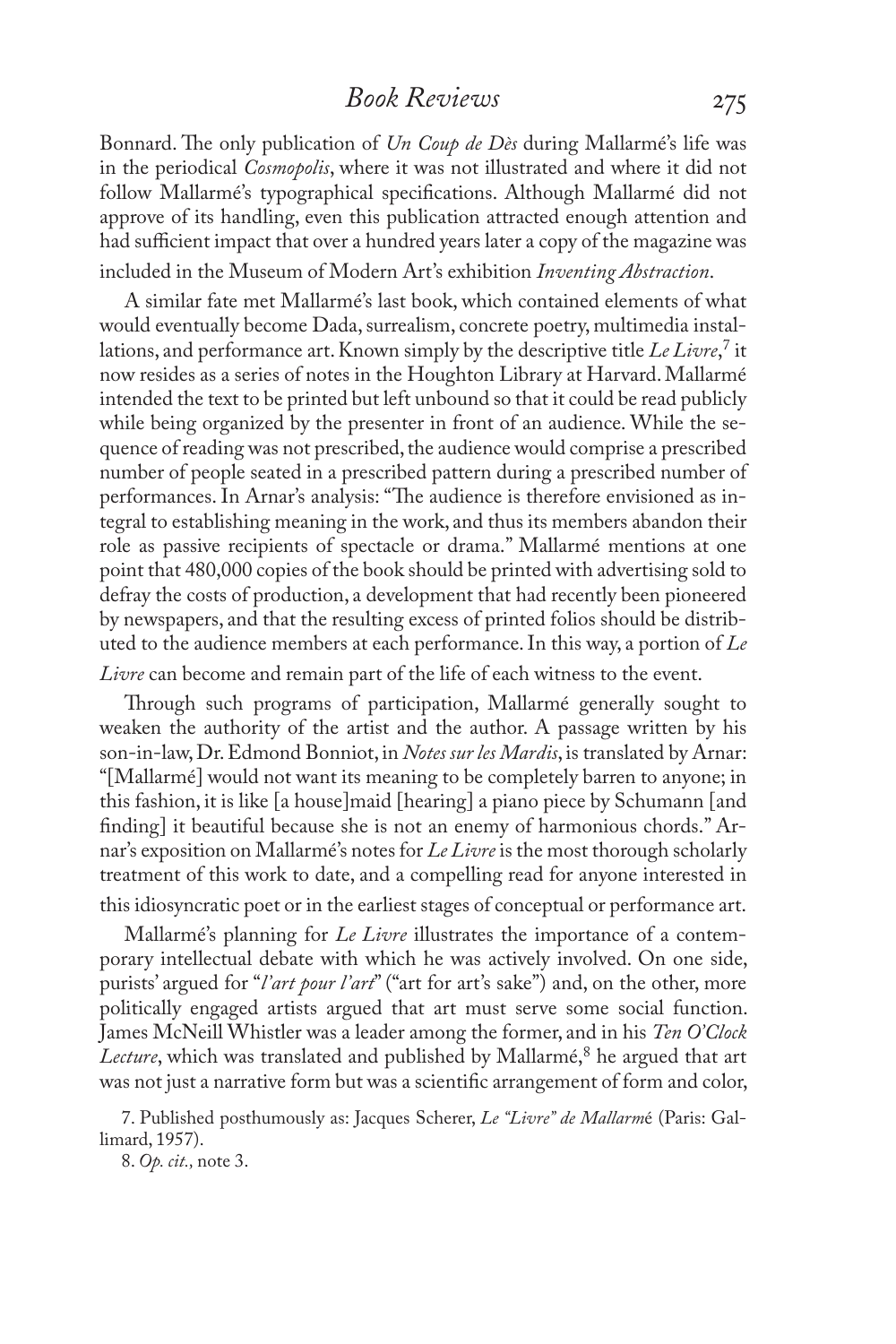## 276 *Bibliographical Society of America*

beautiful, useful, and complete in and of itself without the need for an external reference. Whistler's practice of naming his artworks after musical forms (nocturne, symphony, harmony, etc.) is illustrative of this view since music is generally free from any intuitive notions of natural representation. The purists' view originated and was more prevalent on the Continent where it was associated with Mallarmé and others in his nineteenth century literary coterie. In contrast, and in England, William Morris and others in the Arts & Crafts Movement argued that art needs to be accessible and constructed in conformity with the traditions of quality craftsmanship that existed before the industrial revolution. As a socialist, Morris felt art had moral consequences in society and that fine craftsmanship was a method of relieving the tedium of the grim life engendered by factory work. The debate about *l'art pour l'art* continued throughout the twentieth century, notably between Theodor Adorno and Walter Benjamin, and remains unresolved today.

If one were to look only at Mallarmé's first two books, *Le Corbeau* and *L'Après-midi d'un faune*, one might be tempted to recognize him as an artist for whom fine craftsmanship is paramount, but clearly his later work with *Un Coup de Dés* and *Le Livre*, as well as his choice to become a translator for Whistler, points more towards the development of conceptual art and its variations and to a long line of twentieth century artists beginning with Marcel Duchamp. Duchamp is particularly relevant here due to the two books he made in connection with *La Mariée mise à nu par ses célibataires, même* (*The Bride Stripped Bare by her Bachelors, Even* [*The Large Glass*]), Duchamp's famous and influential multimedia painting on glass which was the eponymous focus of the recent landmark conceptual art exhibition at the Philadelphia Museum of Art, *Dancing Around the Bride: Cage, Cunningham, Johns, Rauschenberg and Duchamp*. Beginning in 1914, Duchamp assembled in five commercial photographic supply boxes sixteen photographic images of notes and one drawing that had been prepared in anticipation of his work on *The Large Glass*. Called the *Box of 1914*, the materials were placed loose in each box and could be read, by design, in any order chosen by the reader. None of the five (known) boxes was signed, dated, or identifiable through a title page or colophon. After the actual multimedia painting was finished, it was severely damaged in shipping, literally shattered, and Duchamp prepared another edition of facsimiles of notes used for its planning and creation and called this edition *The Bride Stripped Bare by her Bachelors, Even* (*The Green Box*). It was published in 1934 in an edition of 320. As the selection of the same title implies, for Duchamp *The Green Box* was not merely a memorial to the damaged original work but a re-creation of it in words. Once again, the contents of *The Green Box*, *viz.*, one color plate, ninety-three notes and facsimiles, and the green flocked cardboard box itself, could be used and read by the reader in any order.

While Duchamp reported that in working on *The Green Box* he maniacally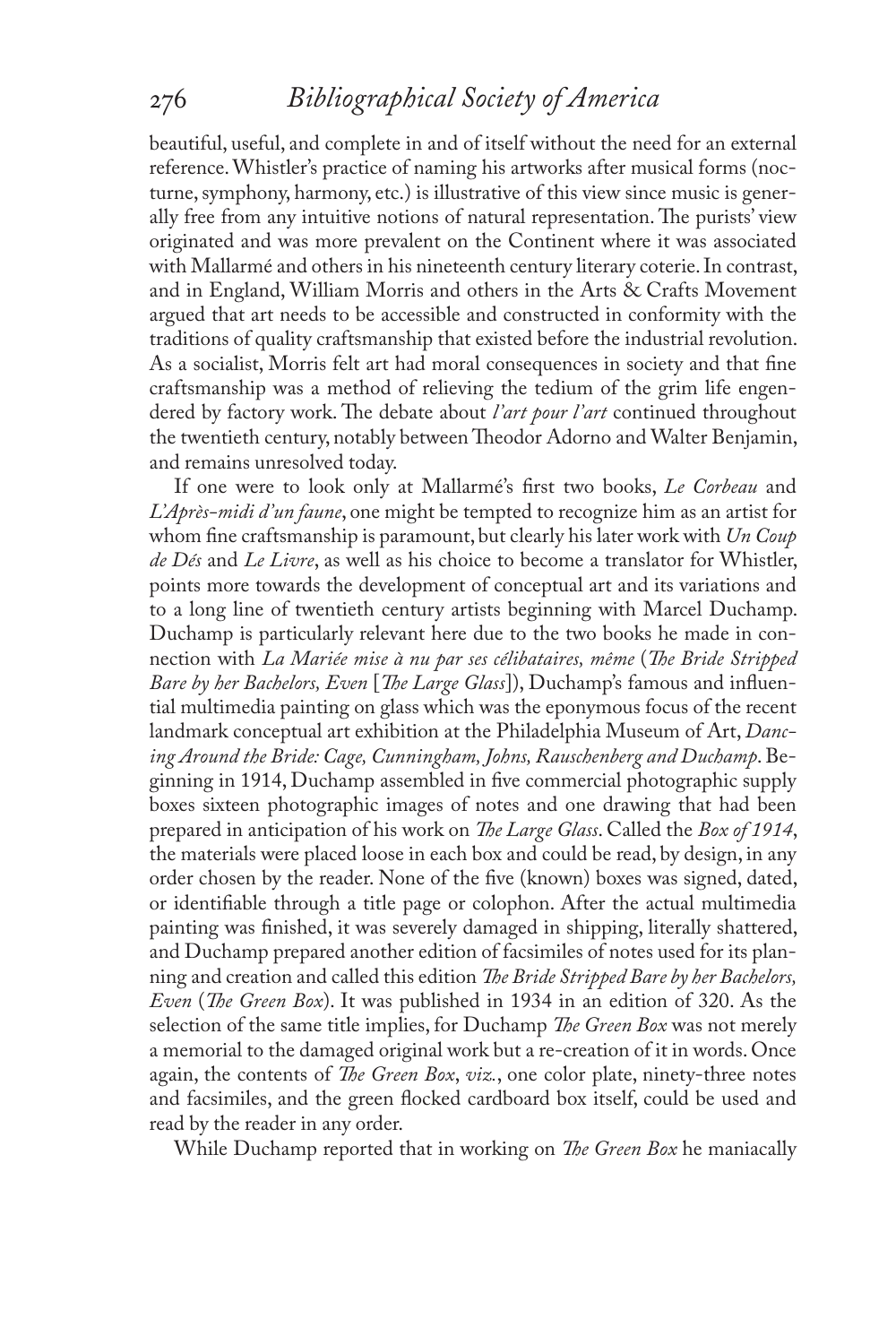### *Book Reviews* 277

cut, tore, and wrote out each element of the assemblage so as to replicate each original note exactly, and while successful (one assumes) in this feat of mimesis, the end result could not be said to have met the pre-industrial standards of craftsmanship of William Morris or even of Mallarmé's earlier books, nor would it be appropriate to evaluate it by those standards. In contrast, fine craftsmanship is much in evidence in *The Best of Both Worlds: Finely Printed Livres d'Artistes, 1910 – 2010*, a catalogue from an exhibition at the Grolier Club in 2011. *Syr Ysambrace* (1896), published by Morris's Kelmscott Press, and *Parallelement*, published by Vollard in lieu of Mallarmé's *Un Coup de dès*, are the only two books included as illustrations in Jerry Kelly's fine and informative Introduction. Each book is cited as an antecedent produced before the century from which the authors made their seventy-seven selections of "the best." Mallarmé eventually makes an appearance in this book, but it is as a poet, not as an *avant garde* designer, and it is in a typographically conventional publication from Albert Skira in Lausanne, with original etchings taken from designs by Henri Matisse.

Perhaps it is no surprise that Mallarmé didn't receive the tribute accorded by Mr. Kelly to William Morris and the team of Vollard and Bonnard, because it is clear that the criteria used for the selection in *The Best of the Both Worlds* exclude the work of Duchamp, Ed Ruscha, Dieter Roth, Marcel Broodthaers, and various other conceptual artists who did much with the book during this period, often even with the codex, as a medium of artistic expression. Choosing the term *livre d'artiste* rather than either *livre de peintre,* which is preferred by Professor Arnar, or the more modern and encompassing term Artist's Book, Kelly explains that the books selected for the show had to exhibit both the craft of fine bookmaking and the inclusion of fine original art. In assessing the first criterion, the curators, Mr. Kelly, Riva Castleman, and Anne H. Hoy, looked to the paper (usually mould-made or handmade), the quality of the presswork (usually letterpress), and the appeal of the typography and the design. Some books were excluded for not meeting just a single criterion. Matisse's *Jazz* (1947), for example, which Kelly describes as "one of the greatest (if not *the* greatest) *livres d'artistes* of the period," didn't make the cut because its handwritten text failed the typography test. While he didn't mention it, that presumably also explains the absence of standard favorites like Fernand Leger's *Cirque* (1950) and Larry Rivers' *Stones* (1960).

This exhibition and its accompanying catalogue constitute a subjective yet well defined and transparent look at an important bibliographical genre, and such a look, at the end of the day, is probably what any look at this material can at best accomplish. The jurors bring a significant amount of experience and skill to the task: Mr. Kelly is a book designer active in New York and often involved with the high-quality publications of the Grolier Club and other organizations; Ms. Castleman is a former Director of Prints and Illustrated Books at the